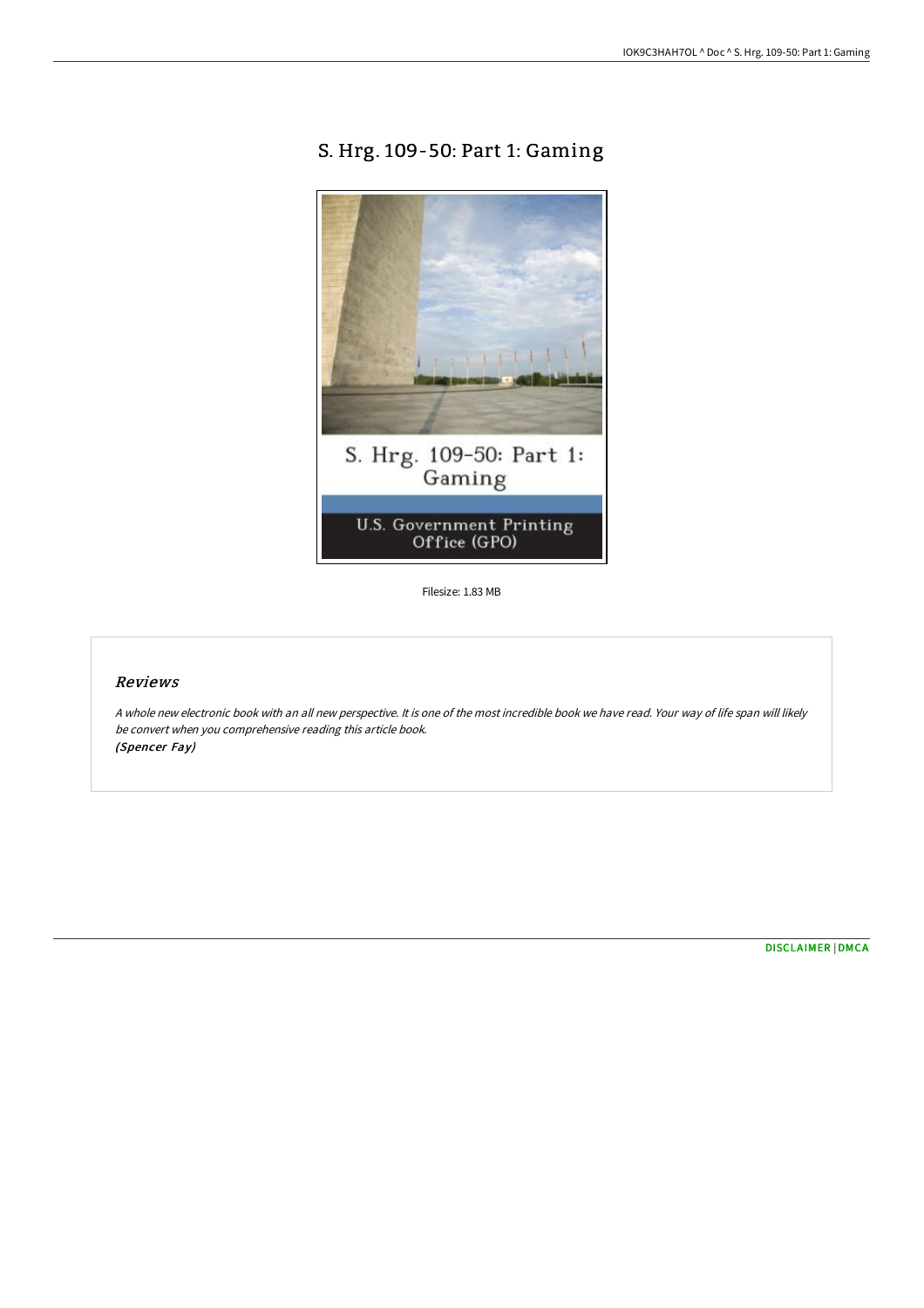## S. HRG. 109-50: PART 1: GAMING



Bibliogov, United States, 2013. Paperback. Book Condition: New. 246 x 189 mm. Language: English Brand New Book \*\*\*\*\* Print on Demand \*\*\*\*\*.The United States Government Printing Office (GPO) was created in June 1860, and is an agency of the U.S. federal government based in Washington D.C. The office prints documents produced by and for the federal government, including Congress, the Supreme Court, the Executive Office of the President and other executive departments, and independent agencies. A hearing is a meeting of the Senate, House, joint or certain Government committee that is open to the public so that they can listen in on the opinions of the legislation. Hearings can also be held to explore certain topics or a current issue. It typically takes between two months up to two years to be published. This is one of those hearings.

 $\mathbb{R}$ Read S. Hrg. 109-50: Part 1: [Gaming](http://albedo.media/s-hrg-109-50-part-1-gaming-paperback.html) Online [Download](http://albedo.media/s-hrg-109-50-part-1-gaming-paperback.html) PDF S. Hrg. 109-50: Part 1: Gaming